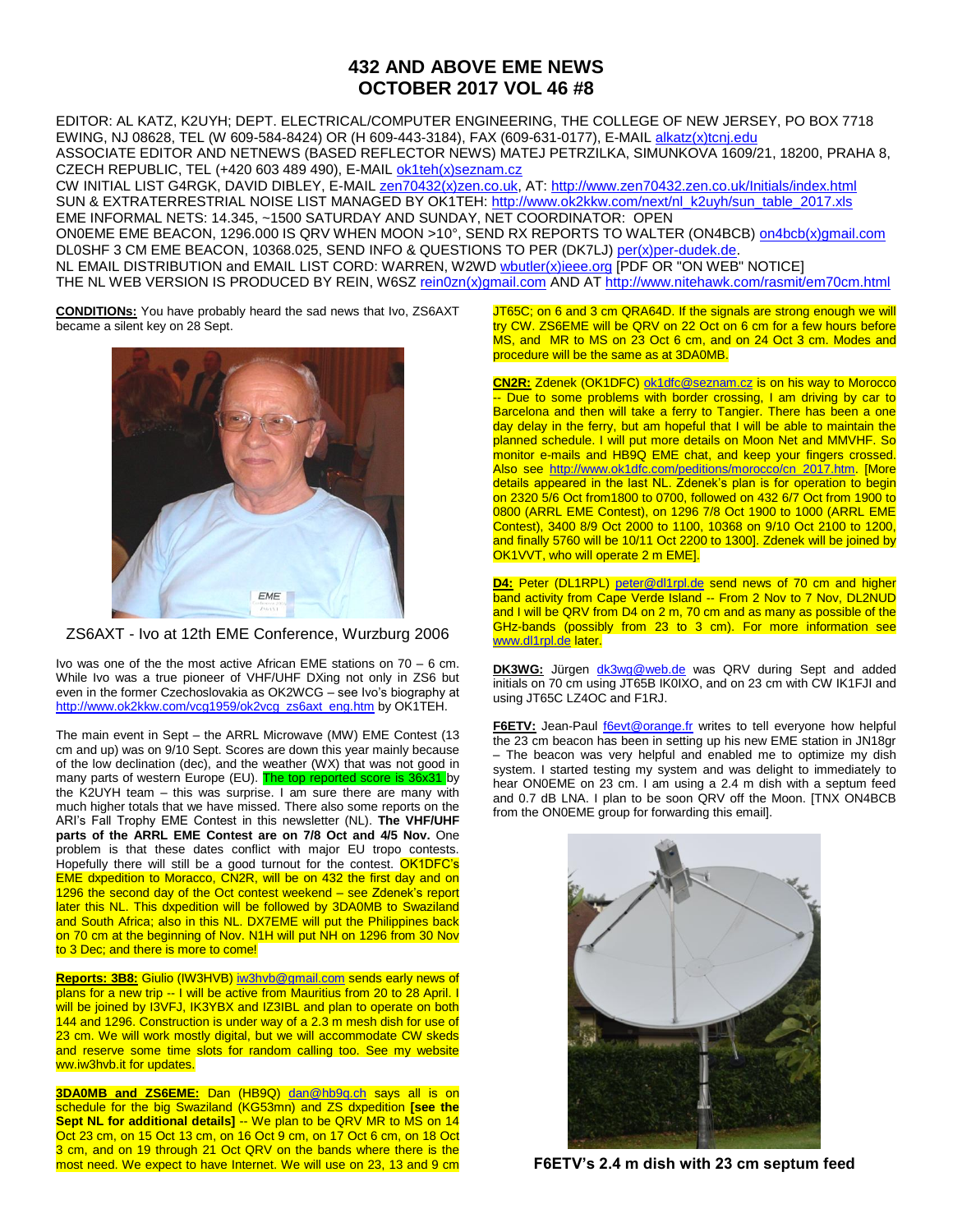G3LTF: Peter [g3ltf@btinternet.com](mailto:g3ltf@btinternet.com) EME report for Sept -- I was operational in the ARRL MW EME Contest with all my contacts on CW - (XB means cross band). Starting on 13 cm on 9 Sept, I worked OH1LRY, DF3RU, UA3PTW, K2UYH (XB), OK1CA, IK5QLO, VE4MA, WA6PY (XB), WD5AGO (XB), S53MM, VE6TA and HB9Q for a total of 12x12. Heard were OT7K, VE6BGT (XB) and OZ4MM. There was very poor activity compared to previous years. My 13 cm Sun noise measured 19 dB with an SF 115. On the next pass, still on 9 Sept, I started on 6 cm and worked UA4HTS, UA3PTW, SQ6OPG, OZ1LPR, DL7YC, UA3TCF for initial #73, DF3RU and SP6GWN; continuing on 9 Sept, I added K2UYH, VE4MA, OZ1LPR and HB9Q for a total of 12x7. Finally I changed the feed to **9 cm** and worked LZ1DX, G4CCH and K2UYH for a total of 3x3 and overall 27x22. The next weekend I was on for the ARI contest on 23 cm and worked on 16 Sept I1NDP with a nice SSB chat, and then on CW with I5MPK, IK3COJ, IW2FZR, LA3EQ, IK1FJI for initial #440, IK5VLS, LZ2US, K5DOG, N5BF, N8CQ, and XE1XA for a total of 12, and on 17 Sept on 70 cm worked YL2GD, SP1JNY for initial #468, SM7GVF, DL8FBD #469 and OZ6OL for a total of 5. Conditions were pretty good with little Faraday rotation. Finally I went on 13 cm and worked SP6OPN and SP3XBO. On 70 cm someone called me with ultra slow CW and the QSB at the time made it impossible to copy the callsign. He tried several times but did not respond to my YYY (send only your call). I would have loved to work him. If he sends an email (PSE) for a sked and speeds up a bit (about 15 WPM with extended spaces between characters is good), I feel certain we can QSO. I will be QRV in on 7/8 Oct for the ARRL EME Contest to give out points on CW, on 23 and 70 cm.

G4RGK: Dave [zen70432@zen.co.uk](mailto:zen70432@zen.co.uk) was active on 13 cm in Sept -- I have been very busy at QRL, but I did find time to finish a new 13 cm SSPA, which is now running well at 340 W out on cw. I have six fans on it, and it is comfortable running 270 W on the JT modes. The ARRL contest MW weekend was poorly chosen from my point of view because of the low Moon. It is difficult for me to get a clean shot through the trees at this declination (dec). The low dec and the multi-band format made for low activity on 13 cm. I was able to work [on CW?] on 9 Sept UA3PTW, OK1CA, UA4HTS, SP6OPN, DF3RU, OF2DG, OT7K, WA3RGQ and K2UYH. I called WA6PY for a while on the corresponding 2320 freq, but had no luck. On 10 Sept I added IK5QLO, OZ4MM and DJ5AR for a tota of 12x11. I also copied KN0WS for a long time on JT65C, but by then the Moon was in the trees, and it was hopeless. The following weekend I worked on 13 cm SP6OPN and SP3XBO on CW, both came back to my CQ, and IK5QLO on JT65C. I will take the feed out now and go back to 23 cm for the ARRL Contest. I am still using the 4.6 m homemade stressed dish, but it is in very poor shape these days and really needs replacing.

**IK1FJI:** Valter [valter\\_dls@yahoo.it](mailto:valter_dls@yahoo.it) has now made his first 1296 EME QSO -- After many years on 2 m EME (started in 1988), I decided to try 23 cm EME. My setup is 3.2 m dish, septum feed, Kunhe 1 kW SSPA and 0.22 dB G4DDK LNA with EA4TX for tracking and TS2000X IF. For now I'm QRV only on CW, and have QSO'd on 4 Sept at 2100 I1NDP (559/ 549) – only 100 W here, on 12 Sept at 0700 I1NDP (579/579), 0800 YL2GD (559/559) and 0835 OK1YK (549/539), on 13 Sept at 0750 SM2CEW (569/579) and 0850 UA3PTW (569/579), on 15 Sept at 1020 IK3COJ (549/559), on 16 Sept [ARI Trophy Contest] at 0845 DW3WG (539/559), 0905 PA3FXB (529/529) and 1026 G3LTF (559/579) for a total of 3 and on 25 Sept at 1715 G4CCH (519/559). EME is like *new* on this band! I hope all will work well for the ARRL EME Contest and will hoping to everyone on!



**IK1FJI's 3.2 m dish with 1296 septum feed** 

**IK5QLO:** Andrea [ik5qlo@gmail.com](mailto:ik5qlo@gmail.com) writes -- Its one year since I started activity on 13 cm. I can say It's a very interesting band with some known problems due to 1) different band allocations - (operating XB adds some thrill to the QSOs), the possibility of WIFI interference showing up - (the latter is getting less important at my place since here WIFI is moving to 5 GHz), and 3) activity is lower and CW sometimes is less readable due to libration than on 23 cm. On the other hand 1) with a small dish as mine (2.4 m), the feed is smaller and gives lower mechanical stress and less obstruction and 2) the SSPAs are cheaper – (available on the UMTS surplus market). With just 100 W at feed, I can always see my echoes on the waterfall and often hear them. So why don't you give it a try? I worked in Aug using CW G3LTF and PA3DZL, and using JT65C G4BAO and WA3RGQ for mixed initial #27<sup>\*</sup>. During the ARRL MW Contest on 2300 in Sept, I QSO'd using CW UA3PTW, OK1CA, SP6OPN, DF3RU, G3LTF, UA4HTS and OZ4MM, and using JT65C KN0WS #28\* and G4RGK #29\* for a total of 9x8. I am always looking for skeds – PSE email. I can work XB with TX on 2320 and RX on 2304-2302/2400.

**JA4BLC:** Yoshiro [ja4blc@web-sanin.co.jp](mailto:ja4blc@web-sanin.co.jp) had problems on 3 cm during ARRL MW Contest -- Murphy struck again! I had trouble with my 10 GHz LO synthesizer in Aug, and then again in Sept. In Aug the problem was with my 10450 LO. In Sept the problem was with my 10368 LO. It took many days for the repair by the domestic manufacturer. During the repair period, **I** was QRV on 5760 in ARRL MW and worked on 10 Sept JA8ERE (569/559), JF3HUC (569/569), JA6AHB (O/429) and DL7YC (579/549) for a total of 4x3. I also QSO'd on 14 Sept JF3HUC (569/569). On 3 cm, after the repair of the 10 GHz synthesizer on 18 Sept, I did a test transmission on 10450 with JA6XED. He heard me (549) with his 5 m mesh dish (2.5 mm mesh on the central part). On 10450, I also worked on 19 Sept JA1WQF (559/559) and DB6NT (559/559).

**K6PF:** Bob [moon@moonbounce.info](mailto:moon@moonbounce.info) (DM34ss) writes that he will be installing a 4.9 m solid dish for 23 cm EME – I also have a BEKO 350 W PA; and am hoping to work lots of CW stations and some SSB once the dish is in place. I am making some progress and hope to be QRV within a year.

KA1GT: Bob [ka1gt@hotmail.com](mailto:ka1gt@hotmail.com) is QRV from Maine (FN54uj) again on 432 – I have 2x 28 el yagis with with full motorized polarization control and motorized AZ and EL. I am running around 500 W at the antenna. Weather permitting I'll be on for as much time as possible for the first leg of the EME contest. I will be monitoring the HB9Q reflector for 432. I am happy to try CW (don't send too fast!) but prefer digital. I am also working towards 1296 EME. I have the dish support and motorized AZ/EL mount installed and a moon tracking program running and working. The septum feed is ready to go. I am now assembling a 2.4m dish, which will be later extended to 10' with the intention of also using it for 432. I hope to be QRV on 1296 by the end of the year (but it will be after the EME contest). I should have a home brew ~20 W SSPA driving a pair of 2C39s in a home brew cavity amp to start with (~100W+). I have a 6-tube cavity amp available, but am considering going solid state so I can locate the PA out at the dish.

**KN0WS:** Carl [carlhasbargen@q.com](mailto:carlhasbargen@q.com) topped his successful 1296 dxpedition to NE by putting his home State of WI on 13 cm EME for the first time -- I have never participated in the ARRL MW EME con weekend before because I did not have equipment for over 23 cm. This year I assembled gear and modified a few amplifiers to try 13 cm and 9 cm. I had a lot of frustrations setting up a digital encoder and Arduino control circuit to manage the shaft position of my dish's polar mount. I figured I would need computer control to ensure adequate precision for these higher frequencies with my 4.8 m dish. I made a trip to the property on 2 Sept to test my 13 cm gear and was hit by a brief but unexpected hailstorm. I covered my gear, but when the plastic came off some water had entered my Arduino controller box and it was not working. I figured I would still try the contest pointing the best I could without computer control. The weather during the contest weekend was PERFECT! Very little wind and perfectly clear skies. I had wired some green LEDS to positions near my focal point that would help me align my dish visually at night with the Moon. On 13 cm, on 9 Sept using JT65C, I worked HB9Q (16DB/O), OK1CA (22DB/O), K2UYH (11DB/O), WA3RGQ (22DB/O), IK5QLO (24DB/O), UA3PTW (16DB/O) and KD3UY (28DB/O). Using my JT software in CW mode, I worked HB9Q again and VE6TA. I sent CW and received JT65C with DF3RU (22DB/O) for my first mixed-mode QSO. On 10 Sept, I took down my 13 cm gear and installed my 9 cm equipment at the feed point, but when testing I did not hear any strain on my generator during transmission, which was a bad sign. After moonrise I could see HB9Q, but only at (28 DB). I adjusted my pointing by a bit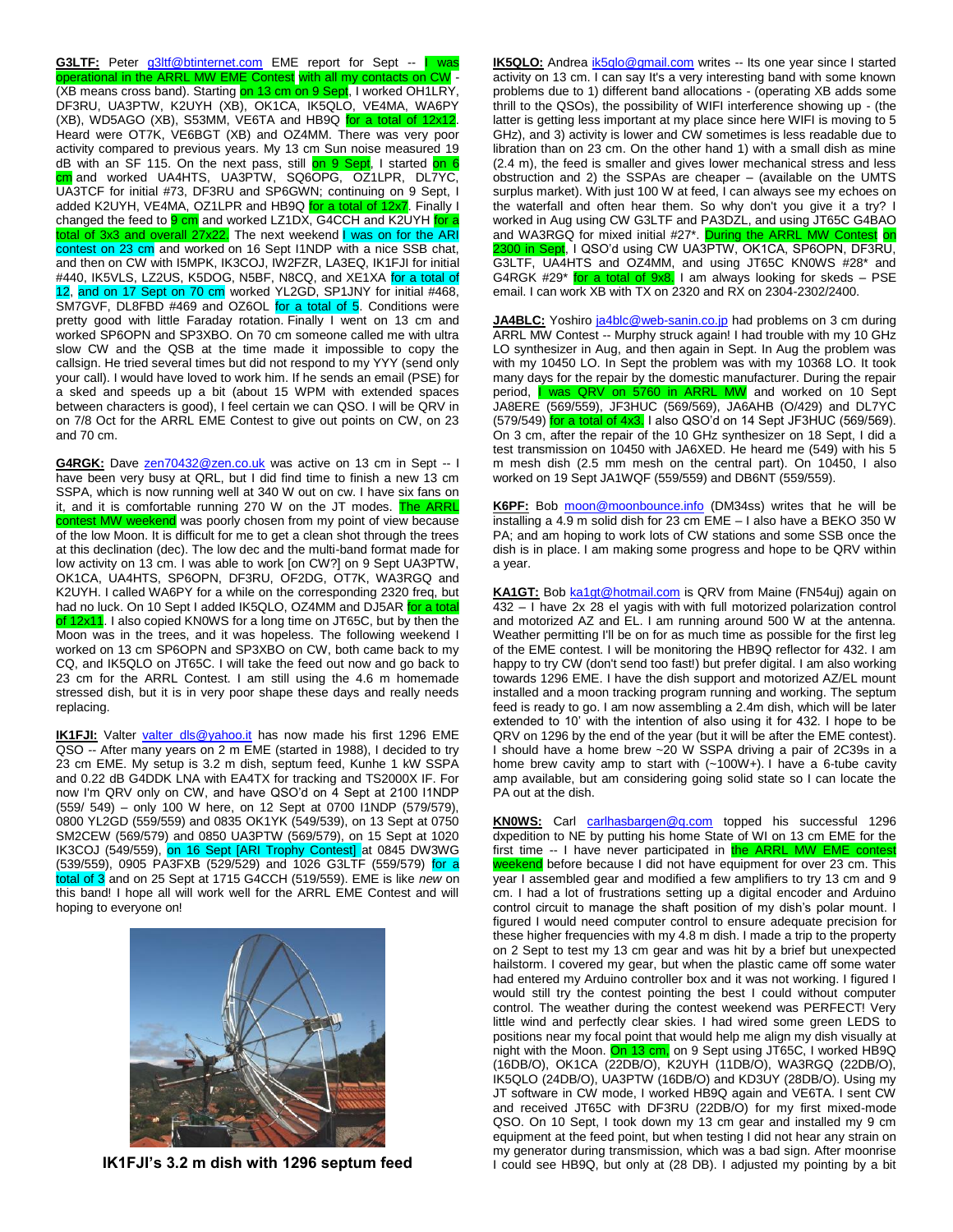over a deg and his signal went up to (10DB). I was amazed by the tremendous signal difference for such a small adjustment! Losing over 98% of signal strength with a pointing error of about 1 deg reinforced the need for better tracking! If I had experienced a cloudy weekend, I might have worked no one. When I tried to TX, nothing came out, so I was done with my 9 cm effort. I suspect a broken solder joint at my PTT line, but did not trouble shoot on a ladder in the middle of the night. Instead, I switched back to 13 cm again and worked UA4HTS (18DB/O) and OT7K (20DB/O) for a total of  $11x10$ . I was sorry to miss JA6AHB this weekend. We both apparently saw each other at (20DB) at different times but could not put together a QSO. I also missed G4RGK. I saw him at (20DB) and he saw me at times, but ultimately we had confusion about frequencies and did not complete before his moonset. I am up to mixed initial #11\* on 13 cm. I will hopefully have better tracking for my efforts in 2018. I plan to be on 70 cm for the first Moon pass of the Oct ARRL EME Contest and on 23 cm for the second pass and the Nov ARRL weekend.



**KN0WS's 9 cm system and feed**

**N1H:** Frank (NC1I) [frank@NC1I.COM](mailto:frank@NC1I.COM) reports that W1QA and I have finally secured an excellent location for an EME dxpedition to NH. Operation will be on 23 cm and we will be using the call N1H. Our grid square will be FN33sa. We will have a clear shot at the Moon at 1 deg elevation for both moonrise and moonset. The planned dates of operation are 30 Nov through 3 Dec, but we will not be operational from moonrise to moonset for all three passes. We will provide a planned operating schedule as we get closer to the dates of operation. I should point out that this operation is scheduled to take place at a time of year when weather in central New England can be very challenging. We can deal with the cold and some snow but a major snow or ice storm on or just before the dates noted would prevent this operation from happening. Our location is also prone to high winds. We will obviously provide updates as the dates get close. We plan on using the exact same equipment we used for our 23 cm dxpedition to CT and VT. This includes a 2.4 m dish, KL6M septum feed, G4DDK preamp and Kuhne 1 kW LDMOS PA providing about 500 W at the feed. In addition to W1QA, and KA1QFE who have been key members to our past dxpeditions, this time we will be welcoming W1VE. Gerry is a very experienced HF and VHF operator and lives about 45 minutes from the NH site. Hopefully we can convince Gerry to be a part of future dxpeditions.

**N5BF:** Courtney [courtney.duncan.n5bf@gmail.com](mailto:courtney.duncan.n5bf@gmail.com) report on his 23 cm activity in Sept from DM04 – During the Autumn ARI EME Trophy Contest I made more contacts and a much higher score than in the spring. My total was 16 QSOs (14 on JT65C and 2 on CW) with four Italian stations worked (multiplier 8). Initials were ON7FLY for mixed initial #90\*, F1RJ #91\* and IK2MMB #92\*. I plan to be on for the whole ARRL EME Contest in Oct and Nov. PSE look me during my limited EU windows (0300-0700 on 7 Oct and 0400-0800 on 8 Oct).

**NC1I:** Frank's **frank@NC1I.COM** activity was somewhat limited in Sept and focused primarily on 432 using JT65B – Starting on 432 I worked on 8 Sept K5DOG and K3GYK (DM79, 15 el & 50 W), on 9 Sept FR5DN, on 10 Sept FR5DN, K3GNC, UB6A (great signal but no info), NT0V (ND), RA9CHL, N4QWZ (1 x 28 el & 200 W), AI1K (1 x 36 el, 100 W, horizon only in AZ), DL7APV, PA0PLY, YL2GD, EW7AW, W7MEM, YO6OBK, UT6UG, K5QE, W4NH (4 x 19 el & 500 W), OE3JPC, I1NDP and

ES3RF, on 12 Sept DL8FBD, *[in the ARI Contest]* on 16 Sept I1NDP, G3LGR, YL2GD, OF2DG, SP1JNY, 4Z5CP, DL8DAU, K3GNC, LZ1OA, IK0IXO (4 x 12 el & 150 W), DL6YBF and YL2GD, and [ARI Contest] on 17 Sept OK2AQ, OZ6OL, N6DLH (4 x 15 el & 100 W), W7MEM, IK3VZO (believe 1 x 21 el & 500 W and horizon only) and BX4BP for a new DXCC and a contest total of 18. On 1296 on 10 Sept I worked OK2DL, on 12 Sept F1RJ, ZS1LS and LZ1OC, and [ARI Contest] on 17 Sept PA3FXB. I plan on being very active for both the Oct and Nov weekends of the ARRL EME contest. Focus will be on 432, but I will also be on 1296. If Bob W1QA is able to make it over, we will operate both bands simultaneously. [See also under N1H, Franks report on plans to put NH back on 1296 EME].

**OK1CA:** Franta [strihavka@upcmail.cz](mailto:strihavka@upcmail.cz) was QRV in the **ARRL MW EME** Contest – I was only on 13 and 3 cm. In the first pass I worked 22 QSOs on 13 cm. I had a CW initial with WA3RGQ #144 and digital initials with UA4HTS, OT7K, KN0WS and UW1AA to bring me up to {#9}. I was QRV on 3 cm during the second pass and worked 11 QSOs. I had CW initials with SP3XBO, S57RA and OK2AQ to bring me up to #85 and digital initials with OZ1LPR, G3WDG and the dxpedition to DE, N4EME, to bring me up to {#17}. The activity on 3 cm was poor with no stations QRV from VK, JA and bad weather in western EU.

**OK1KIR:** Vlada [vlada.masek@volny.cz](mailto:vlada.masek@volny.cz) and Tonda report on their Sept EME results – On 3 cm we worked on 4 Sept using QRA64D at 1902 VK7MO(12DB/12DB) in OF78 for our digital initial {#144} with a great signal when Rex used a 113 cm dish and at 2215 OK1DFC (17DB/15DB) when Zdenek tested his equipment for the Morocco dxpedition, on 5 Sept at 0041 K2UYH (17DB/17DB) - his first using JT4F and at 0055 (9DB/9DB) with QRA64D, 0135 worked again OK1DFC (15DB/14DB) when Zdenek found failed SMA relay, and on 8 Sept at 2307 OK2AQ (14DB/14DB). In the MW part of ARRL EME Contest on 3 cm using CW, we worked on 9 Sept at 0416 SP3XBO (O/559) for initial #116, 0516 WA6PY (559/569), 0637 VE4MA (549/569), 2016 OK1CA (569/579) and at 2110 UR5LX (O/O), and on 10 Sept at 0133 S57RA (559/579) #117, 0250 OF2DG (569/569), 0520 N9JIM (579/579) [same as W6YX], 0632 OK2AQ (O/O), 2155 YO3DDZ (559/579), 2201 JA1WQF (559/579) and 2239 VK3NX (559/559), using QRA64D on 9 Sept at 0015 OK2AQ (16DB/14DB), 0025 OZ1LPR (7DB/14DB), 0148 WA3LBI (12DB/11DB) for digital initial {#145} and DE for 10th US State on 3 cm, 0458 G3WDG (7DB/9DB), on 10 Sept at 2253 VK7MO (11DB/12DB) {#148} in OF76, using JT4F on 9 Sept at 0336 UR5LX (16DB/14DB) and 0357 LU8ENU (18DB/18DB) - Juan used horiz pol, and on 10 Sept at 0216 N4EME (17DB/17DB) [same WA3LBI], 0414 UN6PD (17DB/13DB), 0733 K6QPV (17DB/O) {#146} , 0811 HB9Q (17DB/16DB), 0839 N9JIM (16DB/16DB), 0847 K2UYH (17DB/17DB) and at 2139 UT2EM (17DB/17DB) {#147} for a total "multimode" contest count 22x17. On 24 GHz at the end of Rex's record breaking grid tour, VK7MO activated the OF field on 14 Sept. Regardless that the mutual Moon window was open, we have had to wait till 19° el when atmospheric attenuation (at PW ≈ 33 mm) finally decreased to allow a QSO at 0010 with VK7MO using QRA64D (20DB/18DB) for digital initial {#38} in OF78. The OF field gave us all 10 VK fields on 24 GHz! On 6 cm in ARI Trophy Contest, we worked using CW on 16 Sept at 0401 DL7YC (569/559). However afterwards terrible WiFi interference came on and covered our own echoes. We heard no one else and were limited to 1 QSO! The rest of contest was spent by trying to find the source of WiFi interference without success as our 4.5 m dish moves too slowly, while the strength of the interference changes rapidly. It will be repeated with a 20 dB gain, easily moveable horn antenna.

**OK2AQ:** Mirek [mirek@kasals.com](mailto:mirek@kasals.com) spent end of the holiday season at his country house on 3 cm EME -- I worked VK7MO from QF78xc for digital initial {#30}. In the ARRL MW Contest, I QSO'd OK1KIR (14DB/16DB), OZ1LPR (8DB/18dB), WA3LBI from DE, FM28lo, (15DB/18DB) {#31}, G3WDG (11DB/14DB), UR5LX (18DB/14DB), OK1CA (17DB/17DB), SP3XBO (18DB/13DB) {#32}, N4EME (16DB/18DB) {#33} [same WA3LBI?], VE4MA (17DB/15DB), N9JIM (17DB/18DB) {#34} [same W6YX?] and HB9Q (12DB/15DB). Besides these digital QSOs made using QRA64 or JT4F, I worked also OK1CA  $(O/O)$  and OK1KIR  $(O/O)$  on CW. My total score is 11x9 or 9900 point with a 1.2 m offset dish and 40 W at the feed!

**OK2PWY: Tom** [ok2pwy@seznam.cz](mailto:ok2pwy@seznam.cz) in JN89KW is now QRV on 70 cm EME with a single 16 el DJ9BV yagi, a 100 W SSPA and a 1.3 dB NF LNA mounted directly on the mast. Although, he doesn't have any elevation, he believes that EME should be possible. Tom has a good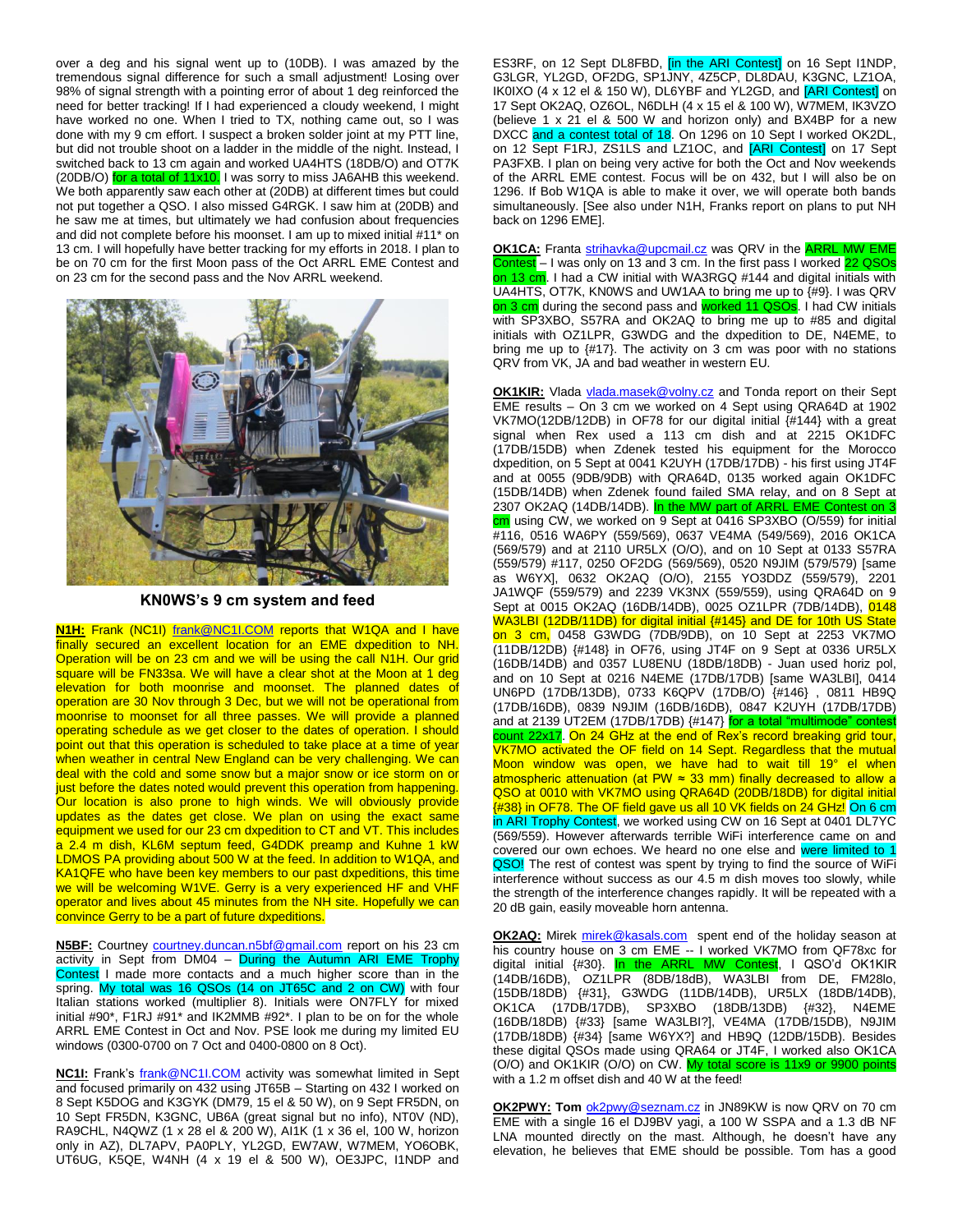experience with EME using JT65B on 2 m. So if you are QRO or have a big dish, please ask him for a sked. He will monitor HB9Q's chat too.

PA2V: Peter [peter@pa2v.com](mailto:peter@pa2v.com) wrote on 18 Sept -- Dear moonbouncers, with deep regret I have to tell you that I have decided to take my antennas down. I had a problem with the match and it turned out that some cables and my coupler contained a lot of water. While trying to make repairs, I also discovered the T/R relay was burned up because of the high SWR. When I took down the faulty parts, I found the main bearing was also badly damaged, probably because of the high winds we have experienced over the last few years. This was the deciding factor for not going any further and to take the whole array down. It became a matter of safety as it was too dangerous to leave it in place and possibly have it fall on the house or someone. It will be major job to get it back up. I am not I inclined to do this now. It seems that where I am located near the sea coast, a large yagi array on a house is not a good idea. I am planning to put a tower in my back yard. It will not be easy to get a permit from the local authorities. I am hopeful that I will be back on EME again. In the meantime I am also working on getting on 10 GHz EME. Last week I finished a transverter and TWTA, and am getting 50 W output. Next is to start building the dish. I hope to see you all off the Moon sometime soon.

PA3DZL: Jac [pa3dzl@ziggo.nl](mailto:pa3dzl@ziggo.nl) was QRV on 2320/2304 in Sept - I worked using JT65C KD3UY for a mixed initial (#\*) and WA3RGQ (#\*) both XB and SP3XBO. [Jac was not QRV during the ARRL MW Contest weekend, but is now also QRV on 2 m EME. He reports QSOing UA3PTW on EME on 5 bands]!

**UA3PTW:** Dmitry [ua3ptw@inbox.ru](mailto:ua3ptw@inbox.ru) during the past month reports working initials on 23 cm using CW with IK1FJI and using JT65C LZ4OC, F1RJ, UN7PDP, W1PV, DL7UDA and PA5Y, on 13 cm using JT65C WA3RGQ and KN0WS, and on 6 cm using JT4F IK3COJ. [TNX DK3WG for forwarding this report].

**UN7PDP:** Nikolay worked on 23 cm using JT65C in Sept UA3PTW, ON4AOI, HB9Q, UA9YLU, SM7SJR, IK3COJ and IK5VLS. He has 300 W and 3 m dish and does not use the same equipment as UN6PD. [TNX DK3WG for forwarding this report].

UR5LX: Sergey [ur5lx@ukr.net](mailto:ur5lx@ukr.net) is QRV on 3 cm with a 2.4 m, linear feed and a 20 W SSPA. He is looking for higher power, but reports he can hear his echoes M to O copy. He is also working on 6 cm where he has 45 W and is working on a circular feed. He hopes QRV early next year. [We QSO'd this month on 3 cm CW (O/O)].

VE3KRP: Fast Eddie [eddie@tbaytel.net](mailto:eddie@tbaytel.net) sends his Sept report -- I QSO'd on 1296 using JT65C on 16 Sep DF2VJ, N5BF, K5DOG, DL7DUA, PA3FXB, IK5VLS, ON4AOI for a mixed initial (#\*), I1NDP, EW1AA, ZS1LS (#\*), F1RJ (#\*) and IK2MMB, and on 23 Sep LU1CGB, VA6EME, G4CCH and K5DOG. The leaves have turned colors, frost is around the corner and antenna maintenance season will start soon when the snow falls – Hi.

**VE4MA:** Barr[y ve4ma@shaw.ca](mailto:ve4ma@shaw.ca) writes -- I was active for the ARRL MW EME Contest on 2.3, 5.7 and 10 GHz. For the next contest weekend I plan to be on 432 on 7 Oct and on 1296 on 8 Oct. I will be in AZ (DM43fk) from Nov to March and plan to be QRV on 23, 13 and 6 cm.

**VE6TA:** Grant [ve6ta@xplornet.com](mailto:ve6ta@xplornet.com) updates us on his recent operation from DO33gs -- I was QRV during the ARRL MW EME weekend on two bands. On 2304 using CW, I worked G3LTF, VE6BGT, K2UYH, WD5AGO, HB9Q, KN0WS for initial #94, VE4MA, KL6M and JA8ERE <mark>for</mark> a total of 9x9. The Sirrius satellite QRM at low declination really inhibited activity for me and it seems to be the norm now for the 13 cm weekends - not sure why the change. For the second Moon pass, I switched to 5760 and worked HB9Q, K2UYH and JA8ERE for a total of 3x3 and an over multiband score of 12x12. I plan to be on looking for initials during the other two legs of the contest. Most likely I will be on 432 the first weekend. For the second weekend I plan to be on 1296 exclusively.

**VK7MO:** Rex **rmoncur@bigpond.net.au** reports on the end of his Roving Grid Dxpedition -- Since last Month's report, previously un-activated grids of OG65, OG74, OG73, OF78 and OF76 were activated on 10 GHz. The dxpedition concluded on 12 Sept with 24 GHz QSOs with OK1KIR and G3WDG from OF78. Overall I met all objectives set for this trip. Made QSOs from the complete OH field on 10 GHz, the complete OH, OG and OF fields on 24 GHz, and reached more than 100 10 GHz grid

activations on OK1KIR's grid map. The icing on the cake was extending 10 GHz EME World Record of 18949 km with WA3LBI. This was not part of the original plan, but became a possibility when Jim advised that he would go portable to DE; all we both had to do was find locations with good take-offs at both ends and in my case have a viable system after the tripod collapse. [A report on the World Record is included separately]. Overall 36 previously un-activated grids on 10 GHz were activated and 3 previously un-activated grid fields on 24 GHz were activated.

**WA6PY:** Paul [pchominski@maxlinear.com](mailto:pchominski@maxlinear.com) was QRV during the ARRL EME MW Contest -- I QSO'd on 13 cm OK1CA, HB9Q, G3LTF, S53MM, VE6BGT, K2UYH, VE6BGT and SP6OPN - very strong for a total of 8x8. Heard were OZ4MM and OH1LRY. I had some strong noise on 2320, at least 20 dB+ over the normal noise floor on Saturday (9 Sept) from 0630 and on Sunday from 0700 at the end of the EU window. I suspect it is coming from Sirius XM Radio satellites. On 3 cm I worked OK1KIR, VE4MA, OK1CA, G3WDG and N9JIM for a total of 5x4 and a multiband score of 13x12. I also QSO'd on 17 Sept on 10 GHz OF2DG, IZ2DJP and OZ1LPR. My EU window during the contest was only 2 hours each day. I noticed low activity on 13 and 3 cm. I didn't change feeds for additional bands because of my very short Moon window time. All signals and echoes were very good. I was calling CQ most of the time and switching between 13 and 3 cm. I will be QRV for the ARRL EME Contest in Oct and Nov on 144, 432 ant 1296.

**WD5AGO:** Tommy [wd5ago@hotmail.com](mailto:wd5ago@hotmail.com) sends news on his MW Contest activity – I started the ARRL contest on 13 cm as the feed was already in place, and most 6 cm activity was to happen on the 2nd pass. 13 cm has become a problem here with too much in-band QRM that takes up 20 MHz of S10 signals. I threw together a 5 pole filter and this knocked it down low enough to hear echoes and Sun noise again on Friday! Centered on 2304.1, it is too narrow to operate on the other frequencies, so I made filters for all 4 sub bands to switch in. I worked OZ4MM, OK1CA, G3LTF, VE6BGT, DF3RU, K2UYH and VE6TA for a total of 7x7. I also heard WA6PY, KN0WS and HB9Q. Things looked good for operation on 6 cm during the 2nd pass until it was time to operate. The power dropped over time; signals were very weak, and some of my relays went bad. I did what I could through the night to repair each one, but Murphy won by 4:00 AM local time. Later in the week, I located a partial broken chip cap (in the PA), better aligned the feed and added a isolator after the 2nd stage. The following week, I left the 6 cm system in place (25 W at feed, 3.2 m dish, laminated at 2.9 m) and worked OZ1LPR for initial #25, DL7YC, HB9Q #26 and SQ6OPG #27. The system has 12 dB of Sun and 0.6 dB of Moon noise with M copy echoes. My 6 cm system is open to weather and is now off the dish. I plan to put in place a better station for 6 cm during the Christmas break.

**ZS6EME:** Alex (HB9DRI) **[zs6eme@linkrf.ch](mailto:zs6eme@linkrf.ch)** writes for the NL --Unfortunate family events did not allow me to be present in the MW contest. I missed the best activity of the year while I was in Switzerland. ZS6EME is still active on 13 cm but there have been "no takers". The station is working well (3.6 m dish and 400 W) but probably I will move to another band, which means if you don't have Africa on 13 cm just ask for a sked; CW, SSB and Digital modes are welcome, even if the Moon is not optimal for the Northern hemisphere QSO's are possible. The main activity is the upcoming 3DA0MB dxpedition. It is a big operation and for sure it will be a pleasure to contact you from 50 MHz to 10 GHz. I'm ready to welcome Dan and Sami to my home; they will arrive on 11 Oct. On 13 Oct we will travel to Swaziland to join 3DA0VV, ZS6JON, ZS6AVH, PA2CHR and PA3CMC. I will return to South Africa on 18 Oct and prepare everything to receive HB9CRQ and HB9COG back in Pretoria where we plan to be active on 6 and 3 cm using my ZS6EME call with the brand new HB9Q portable station. Operation will be from 22 to 24 Oct. It will be the first 10 GHz EME from South Africa - be ready! Time is flying; I have only 24 months remaining in South Africa. The antenna needs to be dismantled in Jan 2019. I will move out in July 2019 to another country. Your chances to have South Africa on 13 cm are limited depending on my upcoming activity. I will probably move to 23 cm. My 5.7 GHz project is stopped as the effort to place the equipment on the dish is too much for just a few QSOs and with the portable operation with the HB9Q portable station for sure you will have the chance to put ZS on your 6 and 3 cm DXCC list. Regarding the interference on 2304, I'm working on this problem and soon will test a new RX setup to see if is possible to reduce by least 10 dB the strong interference in the American band. I will let everyone know when I'm ready to try again; this will be my last effort to allow US stations to work South Africa in 13 cm.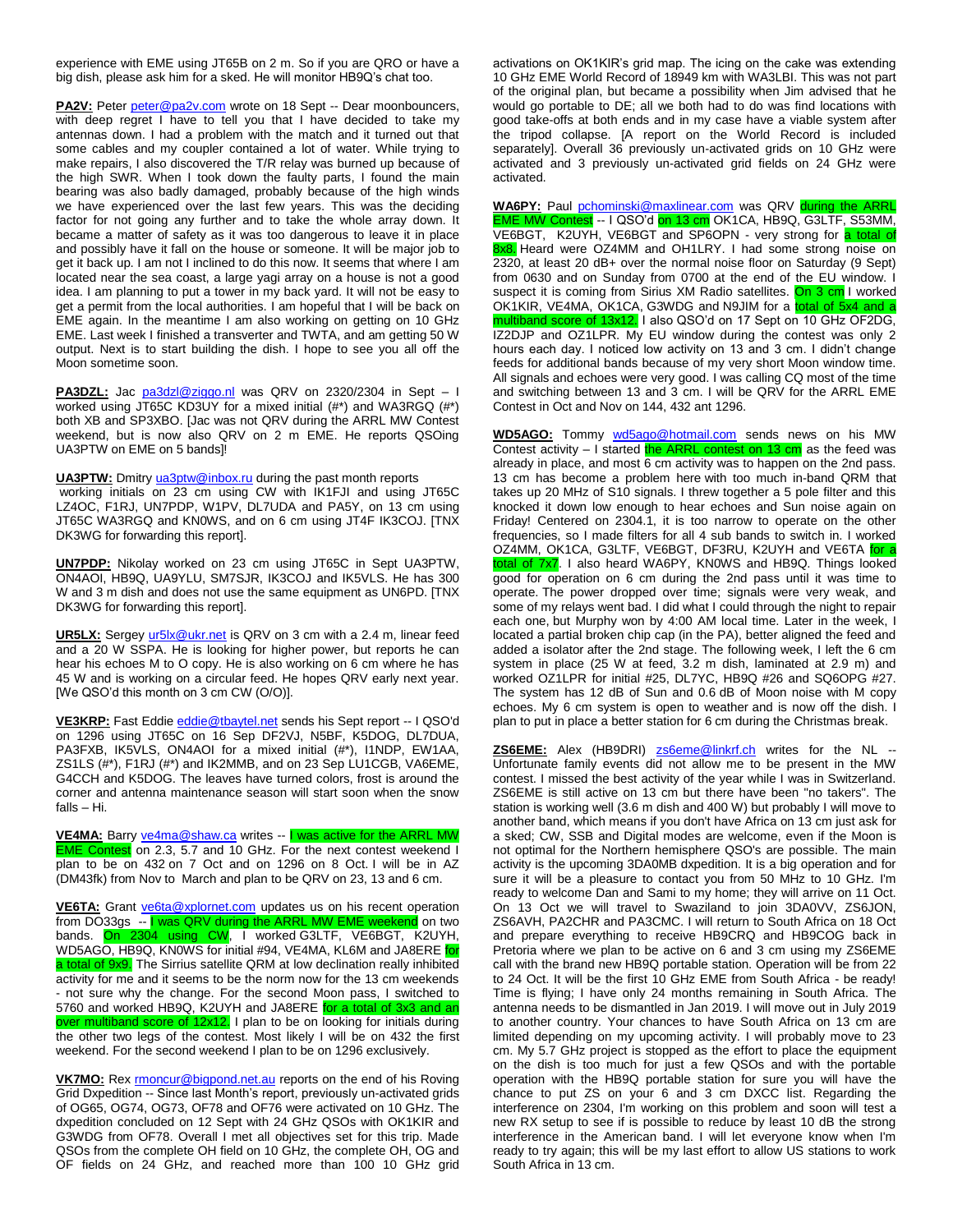K2UYH: I (Al[\) alkatz@tcnj.edu](mailto:alkatz@tcnj.edu) was mainly active on the MW bands in Sept. I experimented with the new JT modes on 3 cm on 5 Sept and QSO'd at 0118 OK1KIR (9DB/10DB) using JT4F, 1032 OK1DFC (15DB/10DB) using QRA64D but had a problem with CFOM (constant frequency on the Moon) that I later solved and 0150 OK1DFC (21DB/14DB) QRA64D for mixed initial #28\* on 3 cm. In the ARRL MW EME Contest I was joined by NE2U, K2BMI, W2HRO and K2YY. Our contact count was down due to the low Moon declination that limited our Moon time and particularly the opportunity to work EU. We were very busy switching feeds to make optimum use of our limited window. We ended with on 13 cm 19x16, 9 cm 3x3, 6 cm 11x9 and 3 cm 3x3 for a multiband total of 36x31. We had almost no equipment problems despite all the feed switching. Highlights were getting a new state, KN0WS in MN on 13 cm and working JA despite the poor Moon window. We started on 9 Sept on 13 cm using CW unless noted otherwise at 0420 SP6OPN(529/559), 0452 UA3PTW (559/589), 0422 KN0WS (11DB/O) using JT65C for MN and mixed initial #97\*, 0429 UA4HTS (559/579), 0434 G4RGK (559/559) XB, 0440 OH1LRY (559/579) #88 and #98\* XB, 0449 G3LTF (579/579) XB, 0455 OK1CA (579/579) XB, 0514 VE6BGT (559/569), 0522 HB9Q (599/579), 0545 VE4MA (559/579), 0552 DF3RU (569/579) XB, 0558 S53MM (559/559), 0620 EW1AA (25DB/17DB) JT65C, 0635 WA6PY (559/569), 0644 WD5AGO (559/579) and 0700 VE6TA (559/569), then switch to 3 cm at 0843 N9JIM (19DB/10) on JT4F for mixed initial #29\*, back to 13 cm at 1226 KD3UY (17DB/O) JT and 1236 WA3RGQ (15DB/O), and on 10 Sept starting 5760 0503 GLTF (559/559), 0508 SQ6OPG (559/559), 0512 UA4HTS (559/559), 0522 DL7YC (569/569), 0634 SP6GWN (559/559), 0606 VE4MA (559/559), 0618 OZ1LPR (559/559), 0625 UA3PTW (559/559) and 0640 HB9Q (589/569), then switched to 9 cm at 0728 G3LTF (569/579) and 0736 G4CCH (569/579), switched to 3 cm at 0837 HB9Q (17DB/17DB) using QRA10d and 0844 OK1KIR (17DB/17DB) using QRA10d, back to 6 cm at 0953 VE6TA (559/549) and 1230 JA8ERE (559/559), and finally on 9 cm at 1303 KL6M (579/579). After the contest we QSO'd on 3 cm UR5LX (O/O). I was also QRV a bit during the ATI Fall Trophy EME Contest on 432. I will report on the QSOs next month. Our team will be active during the upcoming ARRL Contest in Oct and Nov.

**NET/REFLECTOR NEWS: K5QE** was looking for 432 EME QSOs during the 9/10 Sept ARRL VHF Contest on .080 – unfortunately his request arrived too late for the last NL. [This is primarily a tropo contest, but EME QSOs counts too]. **N1RWY** in NM (DM43) is setting up for 1296 EME with 10' TVRO dish, a septum feed and a pile of actuators to make it all move around. For TX Jay is planning to use a 150 W PE1RKI SSPA. **PA5Y** is coming on 23 cm EME. He has a 3.7 m solid offset fed dish that he needs to mount and is looking for ideas on how to do it. He hopes to be QRV in the spring. **SM7SJR** is temporary QRT as he moves his EME station to a new QTH. **ON4IQ** should be soon QRV on 70 cm EME with 8 x 43 el YU1CF yagis and a GS23 tube PA. For more info see [http://users.telenet.be/on4iq/70eme.htm.](http://users.telenet.be/on4iq/70eme.htm)

**TECHNICAL:** OK1VPZ wrote an article "Why isn't it a good idea to use impulse mode transistors in a ham radio SSPA?". This article contains a discussion about the proper use of high power transistors for 23 cm EME solid state PAs. An English translation has been done by OK1TEH and found at [http://www.ok2kkw.com/more/impulsni\\_tranzistory\\_en.htm.](http://www.ok2kkw.com/more/impulsni_tranzistory_en.htm) Do not miss some interesting presentations from SP6 EME/SHF meeting at http://www.ok2kkw.com/next/morawa2017/morawa\_2017prednasky\_en.htm

**FOR SALE: PA0PLY** is runing production batches for both his 24 GHz (~1 dB NF) and 10 GHz (~0,6 dB NF) LNAs in quantities of 25. As soon as the units become available he will send further info. The preliminary spec's are a NF of approx 1 dB, gain > 25 dB, input WR-42 waveguide. See for more info [http://www.pa0ply.nl/sspa\\_amplifiers.htm](http://www.pa0ply.nl/sspa_amplifiers.htm) or [http://www.pa0ply.nl/images/10368/SSPA/10Ghz-preamp-dec.pdf.](http://www.pa0ply.nl/images/10368/SSPA/10Ghz-preamp-dec.pdf) **PA2V** has for sale a 70 cm 1.2 kW SSPA. See [http://mailman.pe1itr.com/](http://mailman.pe1itr.com/%20pipermail/moon-net/2017-September/033410.html) [pipermail/moon-net/2017-September/033410.html.](http://mailman.pe1itr.com/%20pipermail/moon-net/2017-September/033410.html) **KL7UW** is selling a 2.4 m Ku dish. See [http://mailman.pe1itr.com/pipermail/moon-net/2017-](http://mailman.pe1itr.com/pipermail/moon-net/2017-October/033437.html) [October/033437.html.](http://mailman.pe1itr.com/pipermail/moon-net/2017-October/033437.html) **KG6RYC** is looking for a manual for Thomson TH3631W TWT and power supply. If you can help contact Patrick at [wpats@hotmail.com.](mailto:wpats@hotmail.com) **SM4IVE** has for sale a brand new 9 cm DJ6EP transverter with OCXO - asking 2400 SEK, and two brand new 9 cm 30 W SSPAs (DF1SR design) - asking 1000 SEK each, and a 13 cm high power 90 deg hybrid - asking 500 SEK. For more information contact Lars a[t sm4ive@telia.com.](mailto:sm4ive@telia.com)

**NEW 10 GHZ EME WORLD RECORD:** On 9 Sept VK7MO and WA3LBI completed a 18949.4 km QSO with QRA64D to extend the existing World Record held by DL7FJ and ZL1GSG, using CW, of 18337 km by

around 600 km. The key to this result was to find locations with almost zero degs take-off, which essentially means across water. VK7MO operated from OF76nk at Meelup Western Australia and WA3LBI operated from FM28lo in DE on the East coast of the USA. Both stations operated portable to maximize the distance at locations with good takeoffs over water. It is of interest to note that "Meelup" is a native aboriginal word meaning "Place of the rising Moon" because they could see the Moon rising out of the water; so the native people were well aware of the potential of this location for EME. VK7MO ran 50 W to a 1.13 m dish, linear pol.



**VK7MO's 1.13 m dish set up at Meelup**

WA3LBI ran anestimated 125 W to a 2.4 m, RKI feed by Bert Moderman, circular pol, mounted on a trailer. [The loss in going from linear to circular is somewhat less than the expected 3 dB due to depolarization at the Moon surface - (probably around 2 dB)].



**WA3LBI's portable 2.4 m on location**



**VK7MO operating position**